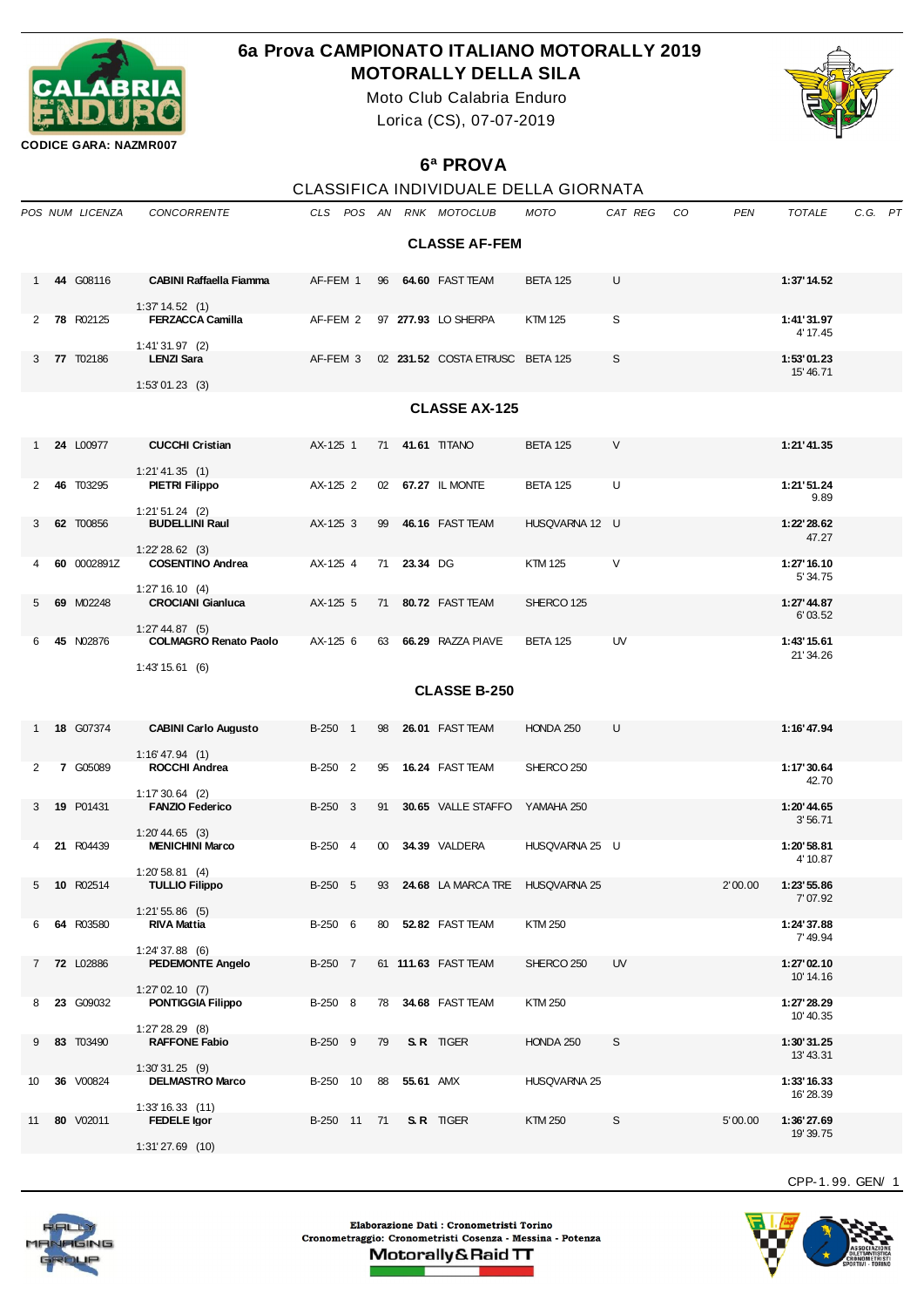|                       |                                             | POS NUM LICENZA  | <b>CONCORRENTE</b>                                |             |  |    |              | CLS POS AN RNK MOTOCLUB                 | MOTO                | CAT REG | CO | <b>PEN</b>                 | <b>TOTALE</b>            | C.G. PT |  |
|-----------------------|---------------------------------------------|------------------|---------------------------------------------------|-------------|--|----|--------------|-----------------------------------------|---------------------|---------|----|----------------------------|--------------------------|---------|--|
| 12                    |                                             | 51 H00649        | <b>BONATO Roberto</b>                             |             |  |    |              | B-250 12 60 93.94 ISOLA D'ELBA          | <b>KTM 250</b>      | UV      |    |                            | 1:36' 41.35<br>19' 53.41 |         |  |
| 13                    |                                             | 50 P02466        | $1:36' 41.35$ (12)<br><b>GOLZI Enrico</b>         | B-250 13    |  | 51 |              | 91.34 ELITRANS                          | YAMAHA 250          | UV      |    |                            | 1:45' 42.47<br>28' 54.53 |         |  |
| 14                    |                                             | <b>73 Q02063</b> | $1:45'$ 42.47 $(14)$<br><b>PICCONI Marco</b>      | B-250 14    |  |    |              | 68 137.66 S.C.A.G.                      | YAMAHA 250          | $\vee$  |    | 10'00.00                   | 1:50'32.04<br>33'44.10   |         |  |
| 15                    |                                             | 49 Q04221        | $1:40'32.04$ (13)<br><b>CONTER Guido Giovanni</b> | B-250 15    |  |    |              | 67 80.22 BI&TI                          | <b>KTM 250</b>      |         |    |                            | 2:10'25.25<br>53' 37.31  |         |  |
| <b>NON PARTITI</b>    |                                             |                  | 2:10'25.25(15)                                    |             |  |    |              |                                         |                     |         |    |                            |                          |         |  |
|                       |                                             | 70 0001339A      | <b>COLOMBO Antonio</b>                            | $B-250$     |  | 55 |              | 86.58 FAST TEAM                         | SHERCO 250          | UV      |    | NP PAR - LUNGO LAGO LORICA |                          |         |  |
|                       | <b>CLASSE C-300</b>                         |                  |                                                   |             |  |    |              |                                         |                     |         |    |                            |                          |         |  |
| 1                     |                                             | 9 N00024         | <b>ROSSINI Roberto</b>                            | $C-300$ 1   |  | 95 |              | 24.43 FAST TEAM                         | HUSQVARNA 30        |         |    |                            | 1:18'45.82               |         |  |
| $\mathbf{2}^{\prime}$ |                                             | 20 R00347        | $1:18' 45.82$ (1)<br><b>DRUSIANI Matteo</b>       | $C-300$ 2   |  | 98 |              | 33.85 IL MONTE                          | <b>BETA 300</b>     | U       |    |                            | 1:18'59.00<br>13.18      |         |  |
| 3                     |                                             | 66 102324        | $1:18'59.00$ (2)<br><b>ROSSI Elia</b>             | $C-300$ 3   |  | 97 |              | 63.64 SEGNO                             | <b>BETA 300</b>     | U       |    |                            | 1:21'15.84<br>2' 30.02   |         |  |
| 4                     |                                             | 16 C00115        | $1:21' 15.84$ (3)<br><b>COMINOTTO Vanni</b>       | $C-300$ 4   |  | 86 |              | 25.01 LA MARCA TRE                      | HUSQVARNA 30        |         |    |                            | 1:23'11.49<br>4'25.67    |         |  |
| 5                     |                                             | 15 H04041        | $1:23'$ 11.49 (4)<br><b>IOB Marco</b>             | $C-300$ 5   |  | 88 | 24.24 AMX    |                                         | <b>KTM 250</b>      |         |    |                            | 1:24'00.60<br>5' 14.78   |         |  |
| 6                     |                                             | 25 E01531        | 1:24'00.60(5)<br>DEL CONTE Jacopo                 | $C-300$ 6   |  | 90 |              | 42.60 RAZZA PIAVE                       | <b>BETA 300</b>     |         |    |                            | 1:24' 19.18<br>5' 33.36  |         |  |
| $\overline{7}$        |                                             | 35 T00072        | $1:24'$ 19.18 (6)<br><b>CAPARRINI Federico</b>    | $C-300$ 7   |  | 73 |              | 54.34 PELLICORSE                        | GAS GAS 300         | $\vee$  |    |                            | 1:25' 41.42<br>6'55.60   |         |  |
| 8                     |                                             | 30 0001444W      | 1:25' 41.42 (7)<br><b>CIOTTI Filippo</b>          | $C-300$ 8   |  | 80 |              | 47.01 FAST TEAM                         | SHERCO 300          |         |    |                            | 1:26'23.72<br>7' 37.90   |         |  |
| 9                     |                                             | 55 V03758        | $1:26'$ 23.72 (8)<br><b>ORLANDO Giuseppe</b>      | $C-300$ 9   |  |    |              | 86 163.33 CALABRIA END                  | <b>KTM300</b>       | S       |    |                            | 1:29' 57.93<br>11' 12.11 |         |  |
| 10                    |                                             | <b>71 U00324</b> | $1:29'57.93$ (9)<br><b>LUONGO Gianluca</b>        |             |  |    |              | C-300 10 72 92.66 CAEREVETUS            | BETAMOTOR 30 V      |         |    |                            | 1:30'50.36<br>12'04.54   |         |  |
| 11                    |                                             | 82 Q04740        | $1:30'50.36$ (10)<br><b>QUINTO Nicola</b>         |             |  |    |              | C-300 11 78 56.52 TEAM CUBO             | <b>BETA 250</b>     |         |    |                            | 1:31'09.34<br>12' 23.52  |         |  |
|                       |                                             | 12 76 Q02357     | 1:31'09.34(11)<br><b>SAVINI Mirco</b>             |             |  |    |              | C-300 12 73 225.30 SAHARA PROJE KTM 300 |                     |         |    |                            | 1:36'09.39<br>17' 23.57  |         |  |
|                       |                                             | 13 515 U01858    | 1:36'09.39 (13)<br><b>GOLIA Raffaele</b>          | C-300 13 81 |  |    | S.R          |                                         | <b>BETA 250</b>     | S       |    | 2'00.00                    | 1:37' 28.63<br>18' 42.81 |         |  |
| 14                    |                                             | 31 F00690        | $1:35'28.63$ (12)<br><b>SALUCCI Domenico</b>      |             |  |    |              | C-300 14 60 47.02 ACERBOLI              | <b>KTM300</b>       | UV      |    | 2'00.00                    | 1:41'40.71<br>22' 54.89  |         |  |
|                       | $1:39'$ 40.71 $(14)$<br><b>CLASSE D-450</b> |                  |                                                   |             |  |    |              |                                         |                     |         |    |                            |                          |         |  |
| $\mathbf{1}$          |                                             | 2 0002693Z       | <b>GRITTI Mirko</b>                               | D-450 1     |  |    |              | 86 13.05 FAST TEAM                      | <b>HUSQVARNA 45</b> |         |    |                            | 1:14'51.45               |         |  |
| $\overline{2}$        |                                             | 14 F00624        | 1:14'51.45(1)<br><b>CERUTTI Jacopo</b>            | $D-450$ 2   |  | 89 |              | 2.33 INTIMIANO N.                       | HUSQVARNA 45        |         |    |                            | 1:15'29.67               |         |  |
| 3                     |                                             | 3 0001543R       | $1:15'29.67$ (2)<br><b>BOTTURI Alessandro</b>     | $D-450$ 3   |  | 75 |              | 4.29 LUMEZZANE                          | YAMAHA 450          |         |    |                            | 38.22<br>1:16'10.36      |         |  |
| 4                     |                                             | 8 B01032         | $1:16'10.36$ (3)<br><b>MANCINI Andrea</b>         | D-450 4     |  |    |              | 75 17.05 ENDURO FRATT BETA 390          |                     |         |    |                            | 1'18.91<br>1:17'09.09    |         |  |
| 5                     |                                             | 4 B01640         | $1:17'09.09$ (4)<br><b>GERINI Maurizio</b>        | $D-450$ 5   |  | 85 |              | <b>6.65 AMX</b>                         | HUSQVARNA 45        |         |    |                            | 2' 17.64<br>1:19'43.93   |         |  |
| 6                     |                                             | 63 0001453R      | $1:19' 43.93$ (5)<br><b>CALESINI Sandro</b>       | $D-450$ 6   |  |    | 71 50.86 AMX |                                         | KTM 350             | V       |    |                            | 4' 52.48<br>1:24'23.60   |         |  |
|                       |                                             |                  | 1:24'23.60(6)                                     |             |  |    |              |                                         |                     |         |    |                            | 9'32.15                  |         |  |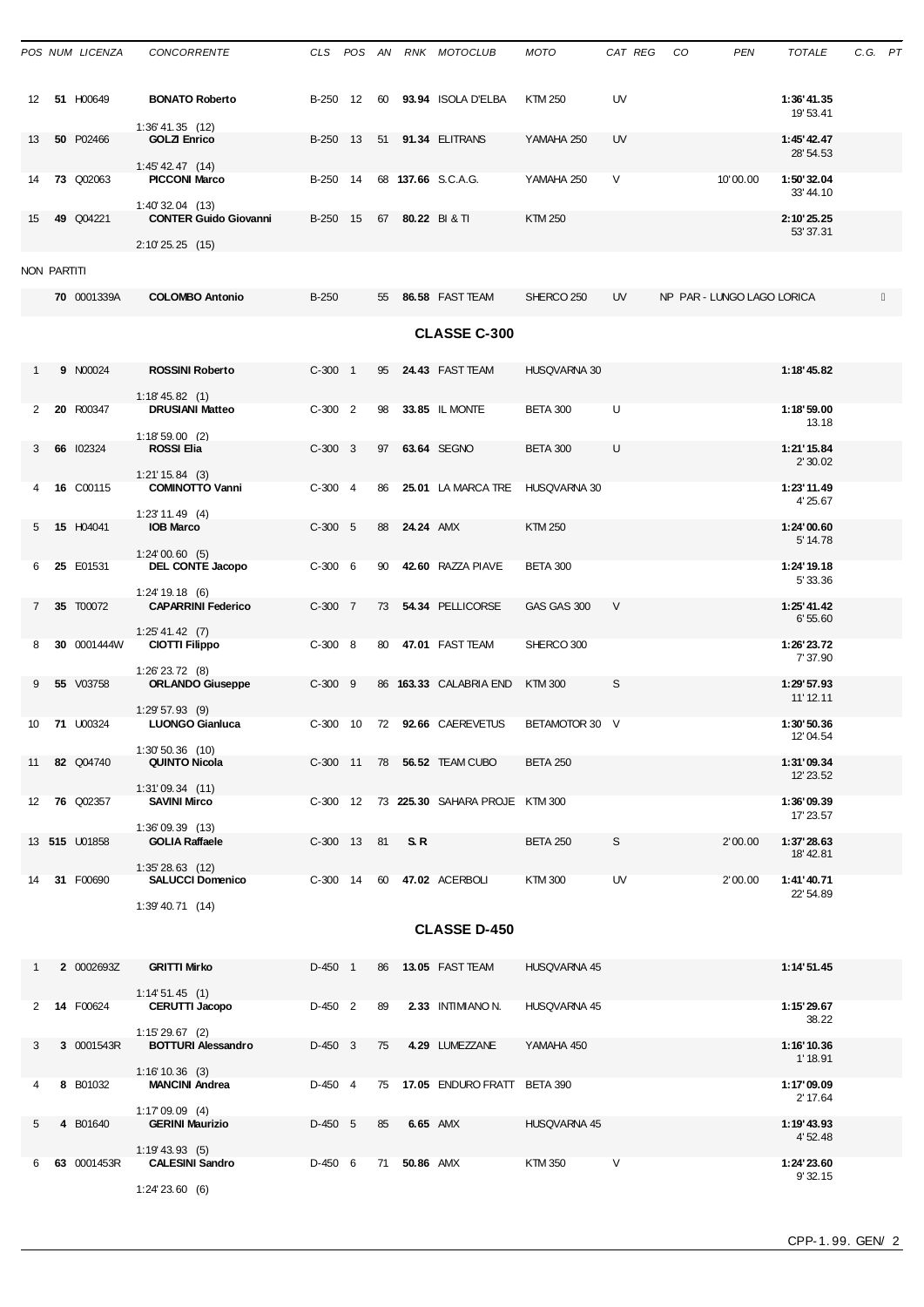|                          |                                             | POS NUM LICENZA  | <b>CONCORRENTE</b>                              |           |  |    |              | CLS POS AN RNK MOTOCLUB              | MOTO                | CAT REG CO |  | PEN     | <b>TOTALE</b>            | C.G. PT |  |
|--------------------------|---------------------------------------------|------------------|-------------------------------------------------|-----------|--|----|--------------|--------------------------------------|---------------------|------------|--|---------|--------------------------|---------|--|
|                          |                                             | 7 57 V01592      | <b>FRASSINI Stefano</b>                         | D-450 7   |  | 63 |              | <b>S. R.</b> ISOLA D'ELBA            | HUSQVARNA 45 UV     |            |  |         | 1:25'07.41<br>10' 15.96  |         |  |
| 8                        |                                             | 67 0001616H      | 1:25'07.41(7)<br><b>COMINARDI Davide</b>        | $D-450$ 8 |  |    |              | 69 67.18 GARDONE V.T.                | HUSQVARNA 35 V      |            |  |         | 1:25' 14.89<br>10'23.44  |         |  |
| 9                        |                                             | 65 T02571        | $1:25'$ 14.89 (8)<br><b>DE ANGELIS Federico</b> | $D-450$ 9 |  |    |              | 77 63.49 INOSSIDABILI                | <b>KTM 450</b>      |            |  |         | 1:25'39.43<br>10' 47.98  |         |  |
| 10                       |                                             | <b>27 T01045</b> | $1:25'39.43$ (9)<br><b>CAPPELLUZZO Marco</b>    | D-450 10  |  |    |              | 95 44.45 FAST TEAM                   | SHERCO 300          |            |  | 2'00.00 | 1:28' 25.97<br>13' 34.52 |         |  |
| 11                       |                                             | 38 P02467        | $1:26'$ 25.97 $(10)$<br><b>CAPELLI Stefano</b>  | D-450 11  |  | 63 |              | 56.00 ELITRANS                       | <b>KTM 450</b>      | UV         |  |         | 1:31'03.63<br>16' 12.18  |         |  |
| 12                       |                                             | 42 P00829        | $1:31'03.63$ (11)<br><b>MENICHINI Luca</b>      | D-450 12  |  |    |              | 65 61.68 VALDERA                     | <b>BETA 390</b>     | V          |  |         | 1:33'11.46<br>18'20.01   |         |  |
| 13                       |                                             | 56 S04253        | $1:33'$ 11.46 (12)<br><b>TATTARINI Mirko</b>    | D-450 13  |  |    |              | 69 267.73 SANTA FIORA                | <b>BETAMOTOR 43</b> |            |  |         | 1:33'24.97<br>18'33.52   |         |  |
| 14                       |                                             | 37 N01461        | 1:33'24.97(13)<br><b>BELLI Amedeo</b>           | D-450 14  |  | 65 |              | 55.62 REGOLARITA`                    | SHERCO 450          | V          |  |         | 1:34'29.91<br>19'38.46   |         |  |
| 15                       |                                             | 26 B00646        | $1:34'29.91$ (14)<br><b>MICHELOTTI Paolo</b>    | D-450 15  |  | 60 |              | 43.63 TITANO                         | <b>KTM 450</b>      | UV         |  |         | 1:36'28.41<br>21'36.96   |         |  |
| 16                       |                                             | 28 0004276W      | 1:36'28.41(15)<br><b>VITALI Riccardo</b>        | D-450 16  |  | 59 |              | 44.62 T. BENELLI -                   | HUSQVARNA 45 UV     |            |  |         | 1:36'37.96<br>21'46.51   |         |  |
| 17                       |                                             | 53 V03628        | $1:36'37.96$ (16)<br><b>SCATOZZA Pierluigi</b>  | D-450 17  |  |    |              | 65 99.04 SAHARA PROJE KTM 400        |                     |            |  |         | 1:46'22.16<br>31'30.71   |         |  |
|                          | $1:46'$ 22.16 $(17)$<br><b>CLASSE E-600</b> |                  |                                                 |           |  |    |              |                                      |                     |            |  |         |                          |         |  |
|                          |                                             |                  |                                                 |           |  |    |              |                                      |                     |            |  |         |                          |         |  |
| $\mathbf{1}$             |                                             | 1 G04151         | <b>TONELLI Leonardo</b><br>1:14' 17.60 (1)      | $E-600$ 1 |  |    |              | 97 10.44 COSTA ETRUSC HUSQVARNA 50 U |                     |            |  |         | 1:14' 17.60              |         |  |
| 2                        |                                             | 5 0001752R       | <b>GRITTI Giovanni</b><br>$1:15'55.79$ (2)      | $E-600$ 2 |  | 79 |              | <b>15.90 FAST TEAM</b>               | HUSQVARNA 50        |            |  |         | 1:15' 55.79<br>1'38.19   |         |  |
| 3                        |                                             | 11 F00212        | <b>PAVAN Mirko</b><br>1:18'18.74(3)             | $E-600$ 3 |  | 85 |              | 25.35 RAZZA PIAVE                    | <b>BETA 480</b>     |            |  |         | 1:18'18.74<br>4'01.14    |         |  |
| 4                        |                                             | <b>12 Q01303</b> | <b>CURA' Matteo</b><br>$1:18'59.78$ (4)         | $E-600$ 4 |  |    |              | 95 21.70 TARO-TARO-TA                | HUSQVARNA 50        |            |  |         | 1:18'59.78<br>4' 42.18   |         |  |
| 5                        |                                             | 6 R01204         | <b>MARTELOZZO Luigi</b>                         | $E-600$ 5 |  |    | 90 12.72 AMX |                                      | HUSQVARNA 50        |            |  |         | 1:20'11.80<br>5' 54.20   |         |  |
| 6                        |                                             | 40 V02448        | $1:20'$ 11.80 (5)<br><b>MAESTRAMI Lorenzo</b>   | $E-600$ 6 |  |    | 71 60.47 AMX |                                      | HUSQVARNA 50 S      |            |  |         | 1:22'03.09               |         |  |
| $7^{\circ}$              |                                             | 43 S01637        | $1:22'03.09$ (6)<br><b>POLI Carlo</b>           | E-600 7   |  |    |              | 75 63.66 PEGASO                      | KTM 500             |            |  |         | 7' 45.49<br>1:24'51.38   |         |  |
| 8                        |                                             | 48 T01682        | $1:24'51.38$ (7)<br><b>DE NARDIS Giuseppe</b>   | $E-600$ 8 |  |    |              | 76 75.96 SAHARA PROJE BETA 500       |                     |            |  |         | 10'33.78<br>1:29'39.97   |         |  |
|                          |                                             |                  | 1:29'39.97(8)                                   |           |  |    |              |                                      |                     |            |  |         | 15' 22.37                |         |  |
| 9                        |                                             | 33 0003211C      | <b>MIOTTO Mirco</b><br>1:30'55.20(9)            | $E-600$ 9 |  | 64 |              | 48.71 RAZZA PIAVE                    | <b>BETA 480</b>     | UV         |  |         | 1:30'55.20<br>16'37.60   |         |  |
| 10                       |                                             | 39 103643        | DI VINCENZO Fabrizio<br>$1:37'20.87$ (10)       | E-600 10  |  |    |              | 63 56.27 SAHARA PROJE BETA 500       |                     | UV         |  |         | 1:37' 20.87<br>23' 03.27 |         |  |
| <b>CLASSE F-MARATHON</b> |                                             |                  |                                                 |           |  |    |              |                                      |                     |            |  |         |                          |         |  |
| 1                        |                                             | 61 0001084Y      | PIETRIBIASI Niccolo                             | F-MAR 1   |  |    |              | 76 40.29 FAST TEAM                   | HONDA 450           |            |  |         | 1:17' 37.26              |         |  |
| 2                        |                                             | 47 N01380        | $1:17'37.26$ (1)<br><b>MAGNINI Bernardo</b>     | F-MAR 2   |  |    |              | 66 67.82 MC A.M. COLL                | HONDA 450           | V          |  |         | 1:22' 47.62<br>5' 10.36  |         |  |
| 3                        |                                             | 32 U02451        | $1:22' 47.62$ (2)<br><b>CANTORI Gilberto</b>    | F-MAR 3   |  |    |              | 64 47.57 ACERBOLI                    | <b>KTM 125</b>      | UV         |  |         | 1:23' 40.29<br>6'03.03   |         |  |
| 4                        |                                             | 22 G00439        | $1:23'$ 40.29 (3)<br><b>AGAZZI Simone</b>       | F-MAR 4   |  |    |              | 76 34.68 FAST TEAM                   | HONDA 450           |            |  |         | 1:24'20.75               |         |  |
| 5                        |                                             | 54 P05874        | $1:24'20.75$ (4)<br>POZZO Giuseppe              | F-MAR 5   |  |    |              | 65 121.80 LA MARCA TRE HUSQVARNA 69  |                     |            |  |         | 6' 43.49<br>1:35' 11.17  |         |  |
|                          |                                             |                  | 1:35'11.17(5)                                   |           |  |    |              |                                      |                     |            |  |         | 17' 33.91                |         |  |
|                          |                                             |                  |                                                 |           |  |    |              |                                      |                     |            |  |         |                          |         |  |